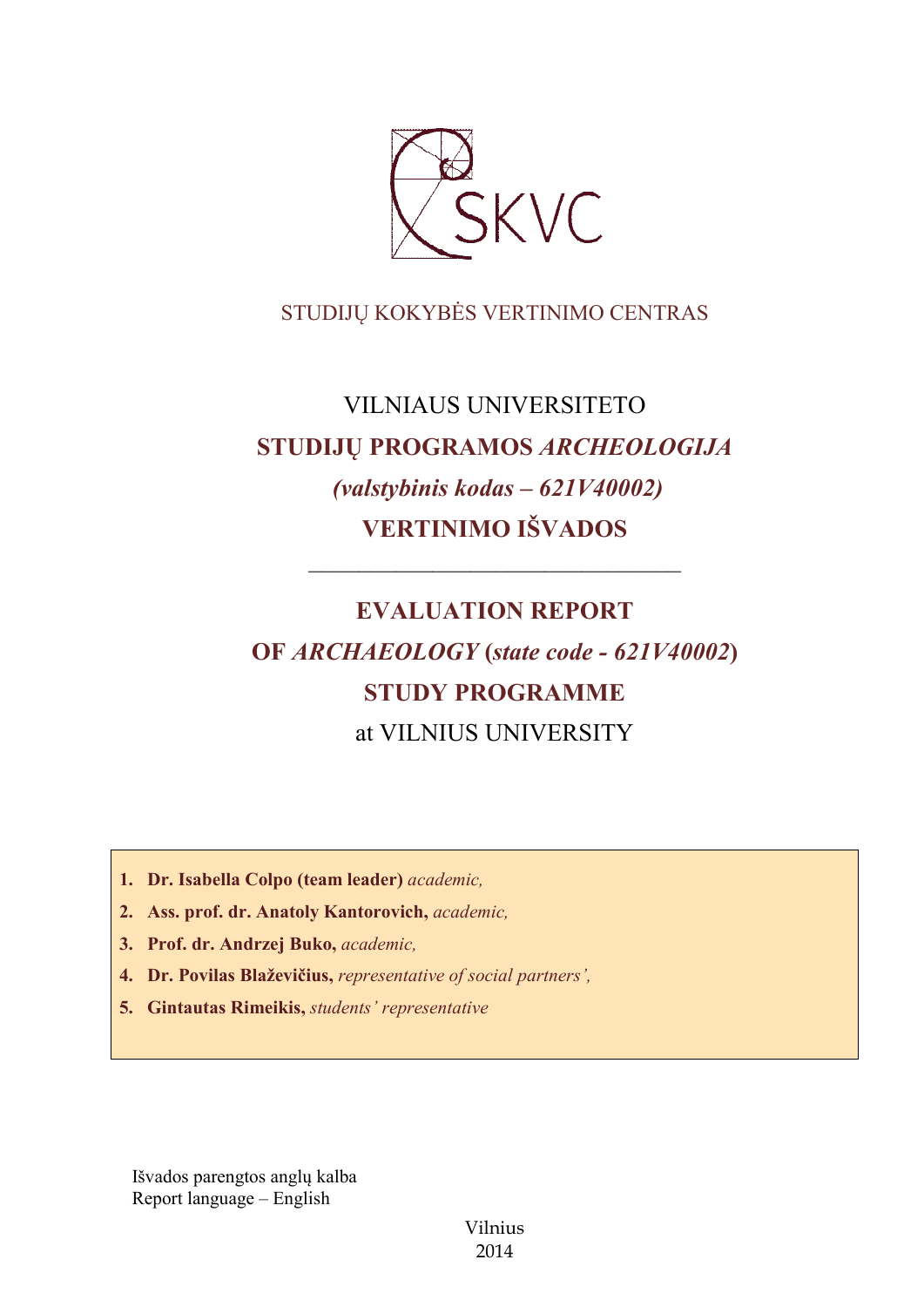# **DUOMENYS APIE ĮVERTINTĄ PROGRAMĄ**

| Studijų programos pavadinimas                           | <b>Archeologija</b>                                        |
|---------------------------------------------------------|------------------------------------------------------------|
| Valstybinis kodas                                       | 621V40002                                                  |
| Studijų sritis                                          | Humanitarinių mokslų studijų sritis                        |
| Studijų kryptis                                         | Archeologija                                               |
| Studijų programos rūšis                                 | Universitetinės studijos                                   |
| Studijų pakopa                                          | Antroji                                                    |
| Studijų forma (trukmė metais)                           | 2 metai (nuolatinės)                                       |
| Studijų programos apimtis kreditais                     | <b>120 ECTS</b>                                            |
| Suteikiamas laipsnis ir (ar) profesinė<br>kvalifikacija | Archeologijos magistras                                    |
| Studijų programos įregistravimo data                    | 1997 05 19 Švietimo ir mokslo ministro<br>jsakymas Nr. 565 |

# **INFORMATION ON EVALUATED STUDY PROGRAMME**

–––––––––––––––––––––––––––––––

| Title of the study programme.                          | <b>Archaeology</b>                                        |
|--------------------------------------------------------|-----------------------------------------------------------|
| State code                                             | 621V40002                                                 |
| Study area                                             | <b>Humanities</b>                                         |
| Study field                                            | Archaeology                                               |
| Type of the study programme                            | University studies                                        |
| Study cycle                                            | First cycle                                               |
| Study mode (length in years)                           | 2 years (full-time)                                       |
| Volume of the study programme in credits               | <b>120 ECTS</b>                                           |
| Degree and (or) professional qualifications<br>awarded | Master of Archaeology                                     |
| Date of registration of the study programme            | 1997 05 19, Minister of Education and<br>Science, Nr. 565 |

© Studijų kokybės vertinimo centras

The Centre for Quality Assessment in Higher Education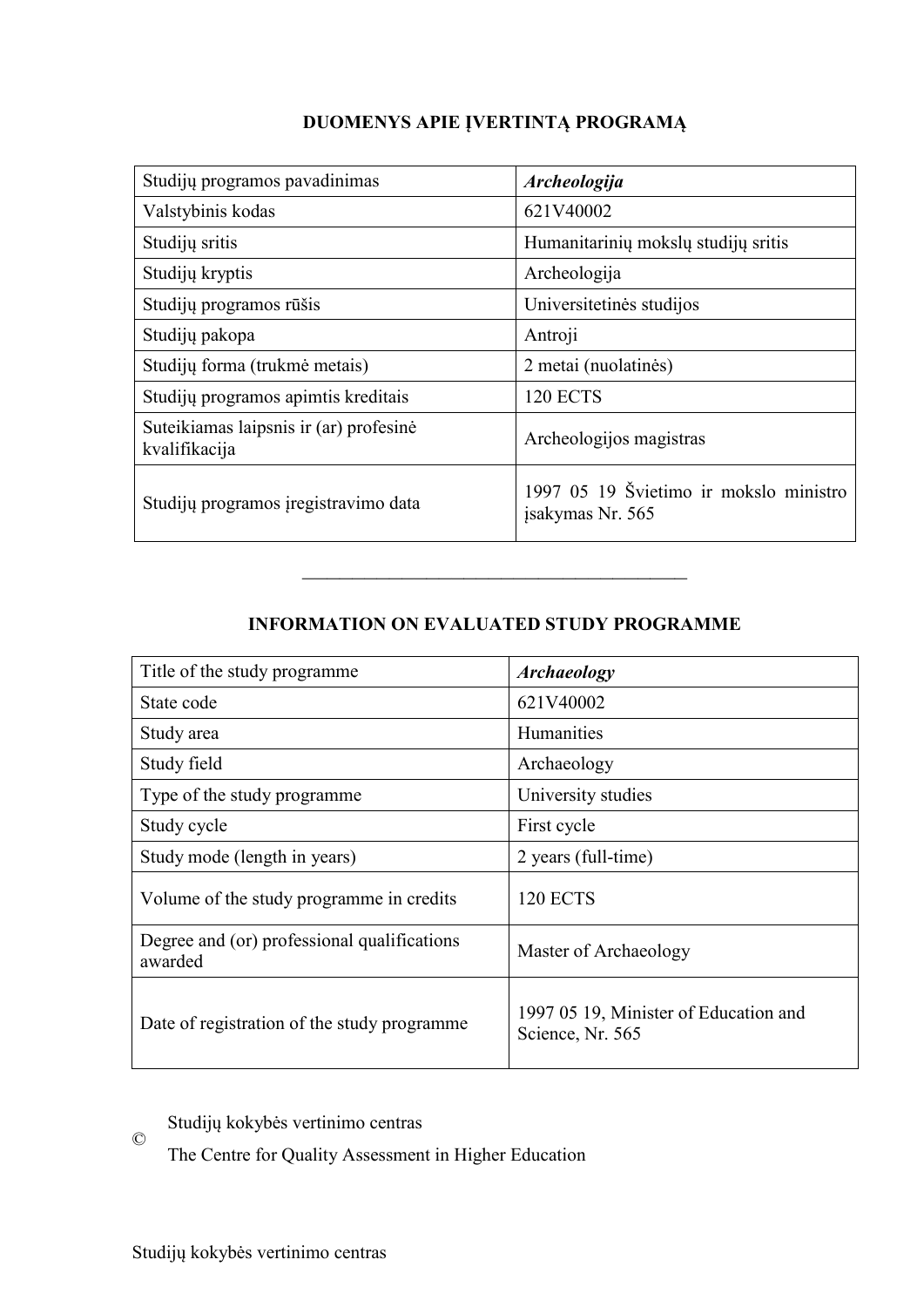# **CONTENTS**

| L    |  |
|------|--|
| 1.1. |  |
| 1.2. |  |
| 1.3. |  |
| 1.4. |  |
|      |  |
|      |  |
|      |  |
|      |  |
|      |  |
|      |  |
|      |  |
|      |  |
|      |  |
|      |  |
|      |  |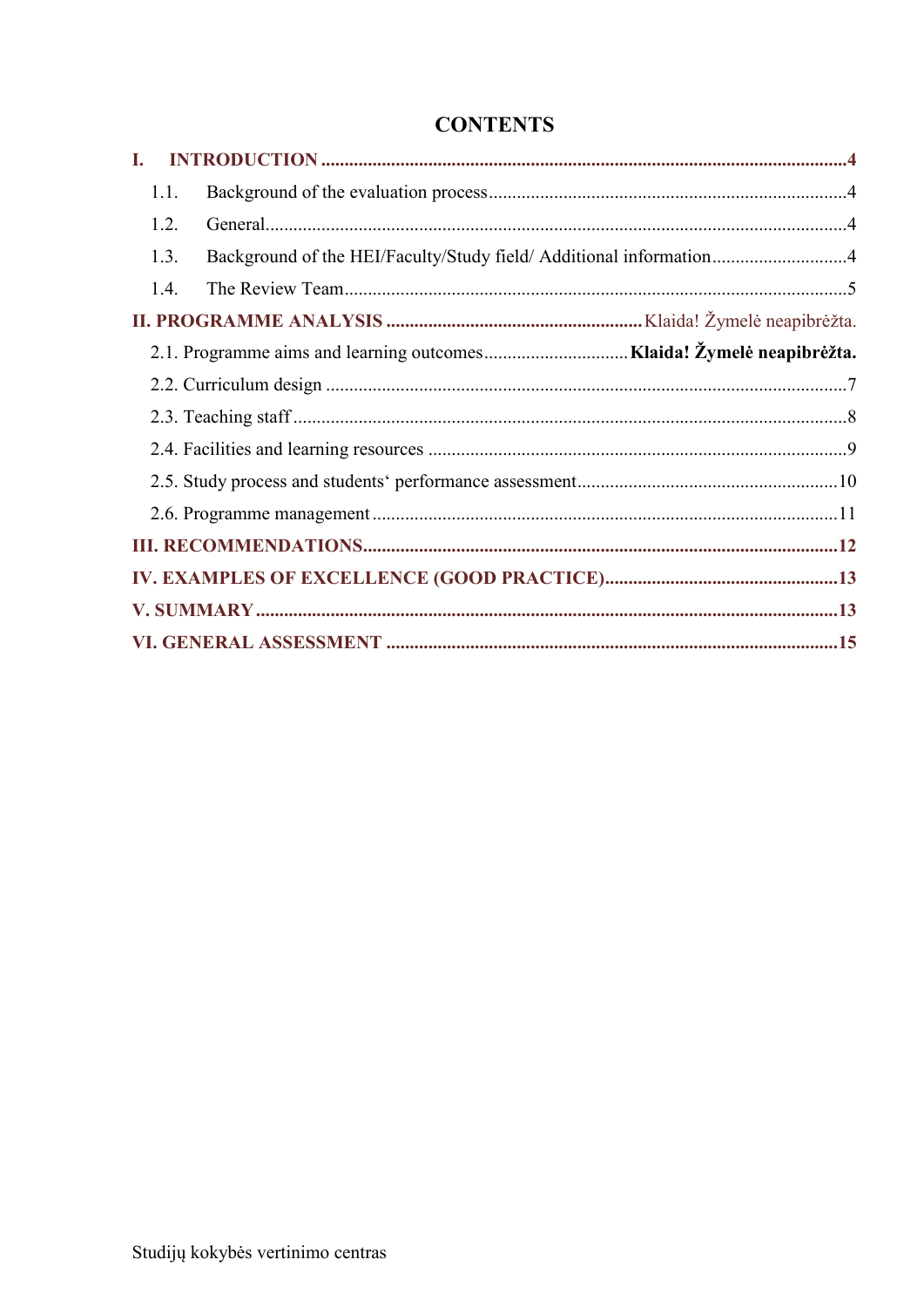# <span id="page-3-0"></span>**I. INTRODUCTION**

## <span id="page-3-1"></span>*1.1. Background of the evaluation process*

The evaluation of on-going study programmes is based on the **Methodology for evaluation of Higher Education study programmes,** approved by Order No 1-01-162 of 20 December 2010 of the Director of the Centre for Quality Assessment in Higher Education (hereafter – SKVC).

The evaluation is intended to help higher education institutions to constantly improve their study programmes and to inform the public about the quality of studies.

The evaluation process consists of the main following stages: *1) self-evaluation and selfevaluation report prepared by Higher Education Institution (hereafter - HEI); 2) visit of the review team at the higher education institution; 3) production of the evaluation report by the review team and its publication; 4) follow-up activities.*

On the basis of external evaluation report of the study programme SKVC takes a decision to accredit study programme either for 6 years or for 3 years. If the programme evaluation is negative such a programme is not accredited.

The programme is **accredited for 6 years** if all evaluation areas are evaluated as "very good". (4 points) or "good" (3 points).

The programme is **accredited for 3 years** if none of the areas was evaluated as "unsatisfactory" (1 point) and at least one evaluation area was evaluated as "satisfactory" (2 points).

The programme **is not accredited** if at least one of evaluation areas was evaluated as "unsatisfactory" (1 point).

# <span id="page-3-2"></span>*1.2. General*

The Application documentation submitted by the HEI follows the outline recommended by the SKVC. Along with the self-evaluation report and annexes, the following additional documents have been provided by the HEI before, during and/or after the site-visit:

| No. | Name of the document |
|-----|----------------------|
|     |                      |
|     |                      |
|     |                      |

## <span id="page-3-3"></span>*1.3. Background of the HEI/Faculty/Study field/Additional information*

Vilnius University is the oldest University in Lithuania, founded in 1579. The University implements the largest higher education programme in Lithuania, managing three-cycle studies in the area of humanitarian and social sciences, physics, biomedicine and technologies: there are over 60 BA degree and over 100 MA study programmes offered; PhD degree students can study nearly 30 areas of sciences, and residents – more than 50 residency study programmes.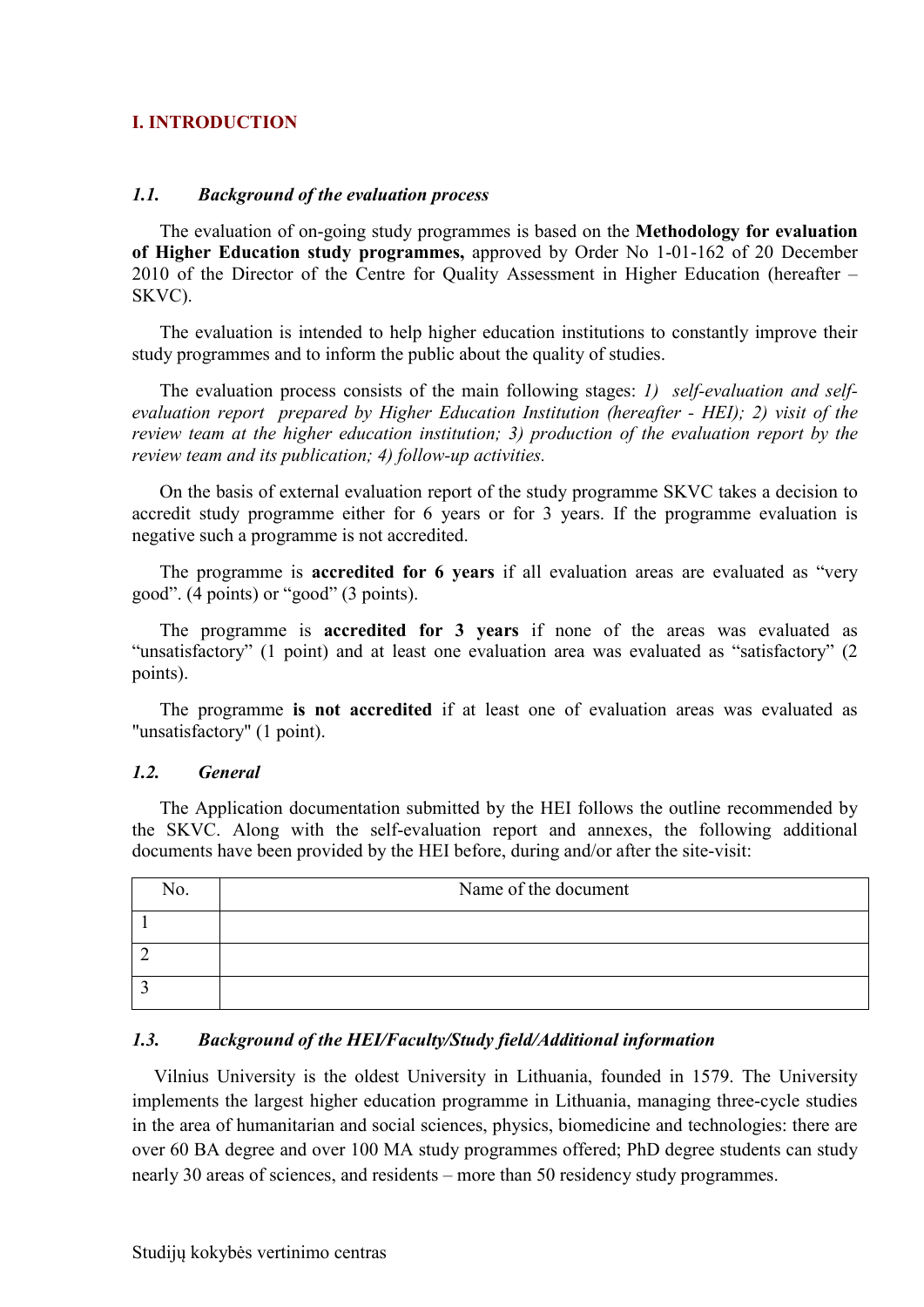Vilnius University includes 23 parent academic divisions at VU (faculties, institutes, centres). The Faculty of History (hereafter FH), has been established in 1968, continuing old traditions of history studies, which date back to 1783 when the first Department of History was founded at Vilnius University. The Faculty is managed by the Council1 and the Dean and consists of four departments: Archaeology, Theory of History and History of Culture, Modern History, and Ancient and Medieval History; the research group for Lithuanian Statutes and Lithuanian Metrica and the Centre for Stateless Cultures.

The Faculty of History provides three study programmes of the first cycle (Archaeology; History; History of Culture and Anthropology) and three study programmes of the second study cycle (Archaeology, History, Heritage Conservation), as well as the Doctoral study programme in the field of history, which is carried out in co-operation with the Institute of Lithuanian History. At the present time 14 people of the administrative staff, 47 lecturers (including 43 people with a degree of Doctor, 8 professors, 22 associate professors, 22 lecturers and one assistant), 14 research fellows (including 7 people with a degree of Doctor) work at FH. The number of students at the Faculty totals 936 (of the first and second cycle), and 30 students of the Doctoral programme, including 12 archaeologists.

The Archaeology Master's Study Programme (621V40001**)** is implemented by the Faculty of History. In 2008 the External Assessment Expert Group carried out an assessment of the Programme; after this assessment the Programme was accredited without restrictions (13 June 2008). The main weakness indicated by the experts was the lack of clear scientific direction of the Programme. This weakness was eliminated with the execution of the new Programme study plan of 2008/2009.

The Self Evaluation group has been approved by the Council of FH on 4th December 2013 (Resolution No. 7). It was composed by Prof. Dr. Albinas Kuncevičius (Head of the Self-Evaluation working team), Assoc. Prof. Dr. Algimantas Merkevičius, Dr. Justina Poškienė, Prof. Dr. Gintautas Vėlius, Dalia Vitkauskaitė, Rėda Nemickienė, Renaldas Augustinavičius (Social Partner), Laura Išganaitytė (student). The SER was finished by 20<sup>th</sup> December 2013.

## <span id="page-4-0"></span>*1.4. The Review Team*

The review team was completed according Description of experts' recruitment, approved by order No. 1-01-151 of Acting Director of the Centre for Quality Assessment in Higher Education. The Review Visit to HEI was conducted by the team on 23.09.2014.

- **1. Dr. Isabella Colpo (team leader),** *University of Padua, University Museums Center, Curator of the Cultural Heritage of the University, Italy.*
- **2. Ass. Prof. dr. Anatoly Kantorovich,** *Lomonosov University, Moscow, ass. professor, Russia.*
- **3. Prof. Dr. Andrzej Buko,** *University of Warsaw & Polish Academy of Sciences, professor, Poland.*
- **4. Dr. Povilas Blaževičius,** *National Museum Palace of the Grand Dukes of Lithuania, Lithuania.*
- **5. Mr. Gintautas Rimeikis,** *student of Lithuanian University of Educational Sciences, study*

*programme Educational Management and Leadership.*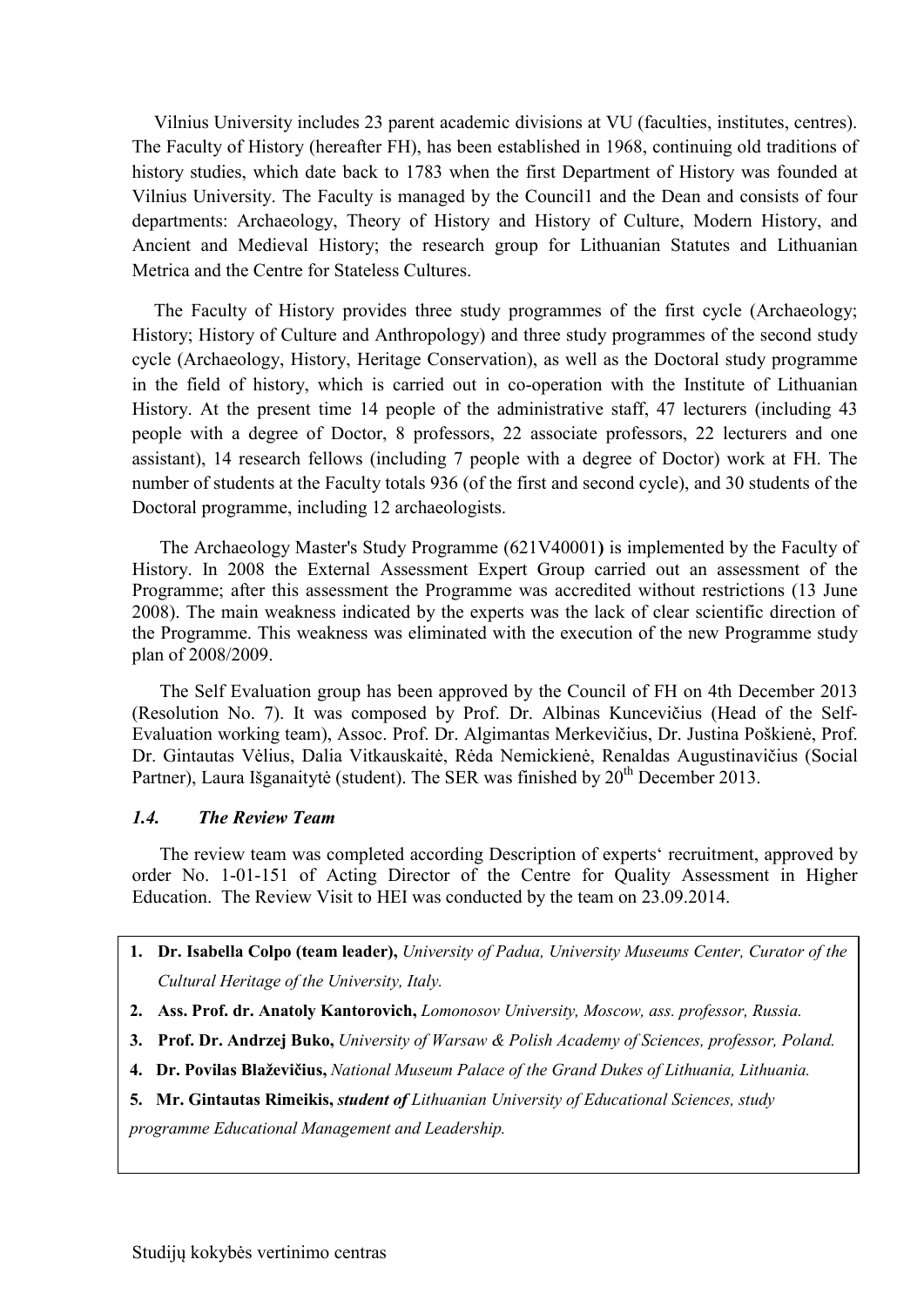#### **II. PROGRAMME ANALYSIS**

#### *2.1. Programme aims and learning outcomes*

The programme aims and learning outcomes are well defined, clear and publicly accessible.

The aims of the programmes are available on the website of the Vilnius University (https://klevas.vu.lt/pls/pub/public\_ni\$www\_progr\_app.show) and in the AIKOS system (http://www.aikos.smm.lt/programos.htm?m=program&a=displayItem&id=62405H104), also in the context of the Open days of Vilnius University, of the study fair "Learning, Studies, Career" in LITEXPO exhibition centre and during visits organised by the Vilnius University to Lithuanian gymnasiums. So public accessibility to information on MA is well explained.

The name of the programme, its learning outcomes, content and the qualifications offered are compatible with each other. The important peculiarity of the Programme i.e. limitation of admission to this programme by individuals who have completed the first cycle of the humanities or social sciences is absolutely defensible as it enables to ensure the professionalism of the graduates.

The main objective of this Master of Archaeology study programme is to prepare qualified specialists who have theoretical knowledge and practical skills to work independently in the area of archaeological research (both fundamental and applied, both destructive and non-destructive). The main content of the programme and the interviews conducted by the expert team prove that so the students as the stakeholders confirmed the Programme satisfying their expectations. The programme takes into consideration both the academic and professional requirements and is very tightly connected with the social and natural environment of the country. The programme learning outcomes are complied with international documents and the trends of world research process. So the programme aims and learning outcomes are consistent with the type and level of studies and the level of qualifications offered.

There are well-defined differences of the Programme in question with the Landscape Archaeology Master run at Klaipeda University: it is emphasized that the MA Programme thematically (first of all spatially) varies from the Landscape Archaeology Master, because the latter programme is focused on Historical Archaeology of the Baltic Sea Region and Underwater Archaeology. But unfortunately there is no references concerning the interaction of this Programme with the Cultural Heritage Programme run at Vilnius University which is very close to the MA Programme and is partly elaborated and fulfilled by the same teachers. It would be useful to ascertain this interplay assuming that one of the purposes of the MA Programme is to train archaeologists for contribution to the conservation of the Lithuanian archaeological heritage.

The programme learning outcomes are constantly being verified and revised by teachers and stakeholders regularly with concrete periodicity (semi-annual). The involvement of variety of stakeholders (Society of the Lithuanian Archaeology, Lithuanian Institute of History, heritage conservation public institutions, museums, Department of Cultural Heritage, Cultural Heritage Centre) in revision of learning outcomes, the stakeholders' great interest in young specialists – graduates of the MA Programme - demonstrate that the Programme aims take in account public needs of the labour market.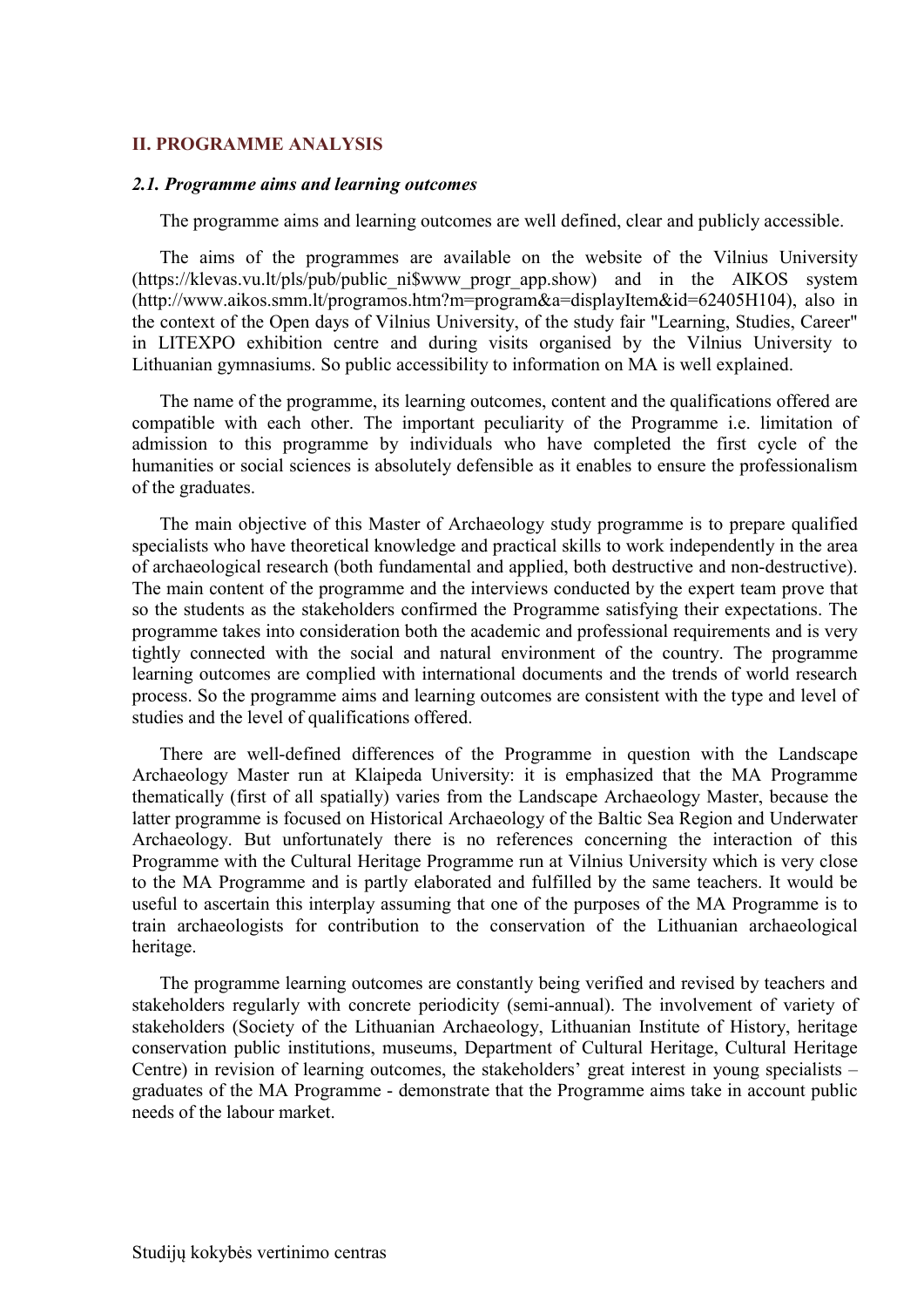#### <span id="page-6-0"></span>*2.2. Curriculum design*

The curriculum meets all legal requirements. On the base of the General Requirements for Master Degree Study Programmes 2010-06-03 (order No V-826 of the Minister of Education and Science of the Republic of Lithuania) the length of the programme corresponds to 120 ECTS (3.200 hours; 1 credit - 26.6 work hours), divided into 4 semesters. 54 ECTS are allotted to compulsory subjects, 36 ECTS to elective subjects, 30 ECTS - to Master final thesis defended before the Committee for Awarding the Master's Degree. 90 ECTS are allotted to subjects of the study field, and 30 ECTS to the professional practice.

Considering the non-field sphere the experts regard good balance between lectures, seminars, self-study and between written and oral text.

The study subjects are not repetitive and cover all the main matters of archaeology. A wide choice of courses is ensured. The content of the subjects is consistent with the type and level of the studies. The content of the programme reflects the latest achievements in science and technologies so for most of the subjects the Reviewers fix the bibliography updated and including local and foreign publications. So the experts' team can conclude that the content and methods of the subjects are appropriate for the achievement of the intended learning outcomes.

According to SER, descriptions of all courses are constantly updated. The last update was done before the 2013-2014 academic year. The doubtless strength of the Programme is presence of courses specifically focused on cultural heritage management and legal aspects of cultural heritage.

The Reviewers can specially note extremely interesting elective courses – such as "Afterworld of the Balts: Concepts and Burial Traditions". The programme of this course combines study of both archaeological and historical sources which increase the historical aspect of archaeology. Also the Reviewers specially mark multidisciplinary courses such as "Bioarchaeology" and "Ethnoarchaeology".

At the same time The Reviewers suggest many improvement related to some courses. First of all, taking into account the deep study of specific Baltic and Lithuanian archaeology topics (from the Stone age to modern times), provided by the programme, it would be reasonable to inform students also of the Eastern proto-Balts' and Balts' archaeological cultures of the Early Iron age (i.e., the Bondarikha culture, the western zone of the Dyakovo culture, the Dnieper-Daugava culture) and the Early-Medieval period (the Tushemlya culture, the Kolochin culture, the Galind - Golyad' in Russian sources - problem). As far as the course "Problems of the Baltic Archaeology: Research Seminar" is compulsory it would be good to discuss in its frame also the problem of Germans-Balts-Slavs language unity before segmentation of these languages in the middle of the 1st millennium B.C. as far as the Seminar agenda includes such theme as "Issues of formation of Baltic, Finno-Ugric and Germanic ethnic groups (various theoretical approaches and their validity)".

The lack of the separated course of Field archaeology methods may be accounted for the presence of this discipline on the level of the Bachelor of Archaeology Programme. But for those students who may enrol the MA study not possessing the BA degree it seems insufficient to restrain the training of Field archaeology methods only by practical activity or by some themes integrated in the course "Lithuanian Archaeological Heritage. Issues of Investigation and Conservation". In total, assuming the restriction of admission to the MA programme by individuals who have completed the first cycle of the humanities or social sciences it would be rational to elaborate some special plan or particular trajectory for those who have not Bachelor of Archaeology degree but have legal right to enrol the Master of Archaeology programme.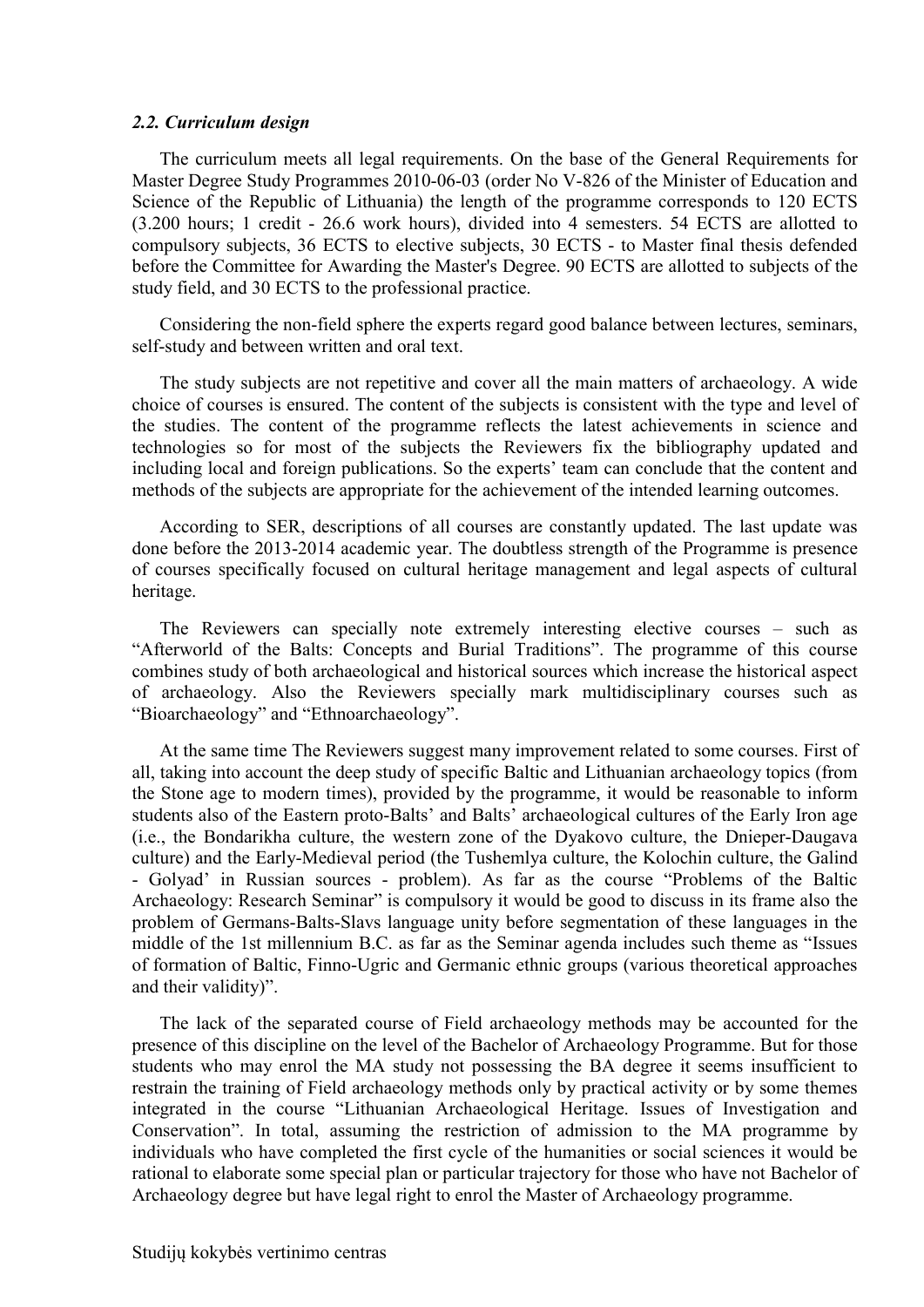The Experts team suggests that it would be rational to move the course "Theoretical Archaeology" from elective to compulsory part as far as it is very important for every student.

Also the Reviewers propose to improve the list of recommended literature. Namely, for the course "GIS and IT in Heritage Conservation" it would be reasonable to take into consideration the "Introduction to geoinformatics in archaeology (manual)" by D.S. Korobov (Moscow: Moscow University Press, 2011) (in Russian). Concerning the course "Problem of Indoeuropeans in Archaeology" it would be rational to complete the list of Optional reading by some fundamental works i.e. first of all: Chevnykh E. Metallurgical Provinces of the 5th-2nd Millenia in Eastern Europe in Relation to the Process of Indo-Europeanization // Journal of Indo-European Studies. 1980, vol.8, №3-4; Merpert N.Ya. The earliest pastoralists of the Volga-Ural interfluve area. Moscow: Nauka, 1974 (in Russian).

Also considering the requests of both students and alumni, it is necessary to review the position of foreign languages of the programme: namely to enlarge this module with German and technical/professional English (primarily in order to facilitate process of writing papers in English).

Finally, concerning the great importance of field activities in archaeology, the proportion between ECTS allotted to subject of the study field and ECTS to the professional practice (90/30 ECTS) could be changed in favour of practical activities (excavations, prospecting and outside laboratory work) and be close to repartition 80/40 ECTS. In fact, considering SER and after onsite visit, it is clear that there is a certain misbalance between theory and practice, especially in field activity and in direct contact with the archaeological material (laboratory activity).

#### *2.3. Teaching staff*

From the provided material and according to the experience of direct contact it appears that the qualification and the number of the teaching staff are adequate to ensure learning outcomes.

In total 22 students taught by 16 lecturers were studying in MA program in 2012-2013. The correspondent ratio of 1.4 students per lecturer on average is very good: it provides direct student - lecturer interaction discussing various archaeological issues, as well as during seminars and while writing research papers and final theses. But here an obvious disproportion is noticeable, because due to the small number of students it is hard to gather groups for individual courses.

<span id="page-7-0"></span>The study programme of Master of Archaeology is implemented by a very qualified academic staff consisting of experienced teachers. Most of them are well-known scientists. The number and qualifications of the staff meet all applicable legal requirements. The staff of the Programme is employed according to the legal acts of the Republic of Lithuania and the requirements valid in Vilnius University (The Regulations for Certifying Pedagogical and Scientific Personnel of Vilnius University and Organising Competitions for Filling Positions approved by Decision of the Vilnius University Senate of 17 December 2013). The programme is realized by 16 lecturers, at that 14 have Doctoral degree (among them 2 Habilitated Doctors, 3 Professors by title) namely 11 persons in the Humanities, 1 person in Social Sciences, 1 person in Medical Science and 1 person in Natural Sciences. One of the lecturers holds the post of Director of the Department of Cultural Heritage of the Ministry of Culture, another lecturer is employed as Chief State Inspector of the Control Division of this institution. For at least 60% of lecturers' scientific activity corresponds to the course unit that they teach. At least 20% of course units' lecturers are professors. So the qualifications of the teaching staff are adequate to ensure the expected learning outcomes of the programme.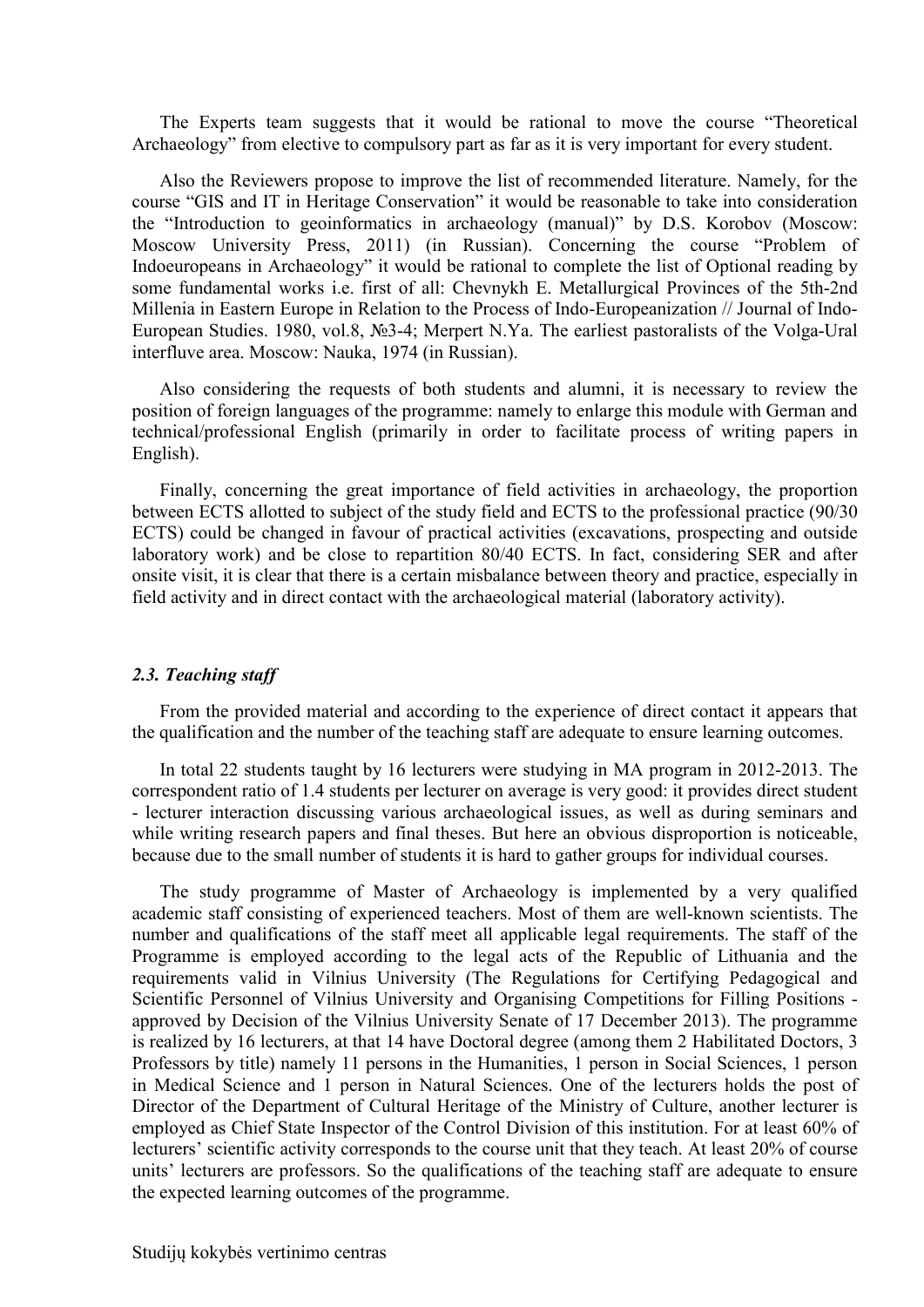Teaching staff turnover is able to ensure an adequate provision of the programme. Currently, compulsory and elective subjects are taught by 16 lecturers.

The academic staff of the programme is involved in researches directly related to the MA study programme. The teachers have sufficient academic experience. Professional and research development of the staff is witnessed by the regularly publications of research results in Lithuanian and foreign peer-reviewed scientific journals and monographs. The teachers are participating in different national and international projects. During the reviewed period according to SER the staff has participated in 32 research projects and more than 10 applied projects, also in 70 conferences. Two of lecturers were honoured the National Progress Award for the research of Dubingiai burial site and discovery of the Radzivilos' remains. It is very important that the Department of Archaeology is publishing a periodical "Archeologia Lituana".

The professors working in successfully supervise doctoral students.

For each academic year plans of individual activity are drawn and implemented. Problems arising in the study programme are discussed in the Department meetings and decisions are made; their implementation is controlled by the Head of the Department of History.

Vilnius University obviously creates satisfactory conditions for the professional development of the teaching staff necessary for the provision of the programme. Most of the lecturers in the Programme developed their pedagogical qualifications by taking part in training and seminars organised by Vilnius University and the Centre for Quality Assessment in Higher Education. In accordance with the project "Upgrading of the First Cycle Programmes at VU Faculty of History" organised in the Faculty of History teachers participated in the trainings of quality assessment, the application of ECTS credits methodology, study results, evaluation methods, Eteaching and others. Participation in international and national conferences and seminars makes an important influence on the qualification of the teachers and improvement of their teaching methods.

Nevertheless the low mobility of teaching staff is noticeable. Despite a good participation of the lecturers at international research projects, there are a few incoming visiting professors. Also teaching staff is lack of foreign teachers. Faculty should invite some teachers from foreign universities. This is an important measure for improving and strengthening the international learning experience on the programme. So the Reviewers suggest to increase the international relationships of the teachers: increase participation to international meetings, publications in international reviews, apply to mobility programmes for researchers, invite international colleagues. In this context it is encouraging fact that the contacts with the Museum of History of Culture at Oslo University have been recently established.

#### <span id="page-8-0"></span>*2.4. Facilities and learning resources*

The premises for studies and buildings of the Faculty of History of the Vilnius University are adequate both in their size and quality and acceptable for the lectures and classes provided by the MA study programme, regarding the occupational safety and hygiene standards. Classrooms enable lecturers and teachers to use demonstration equipment (multimedia projectors, notebooks, sets of video equipment etc.) and computer technologies. In addition the course of bioarchaeology is delivered at the Faculty of Medicine of the Vilnius University where there are all the necessary technical equipment for the lectures and the prosectorium.

The Faculty of History Library is quite convenient for students' work, it includes the modern system of bookshelves, wireless Internet, computerized workplaces, and access to international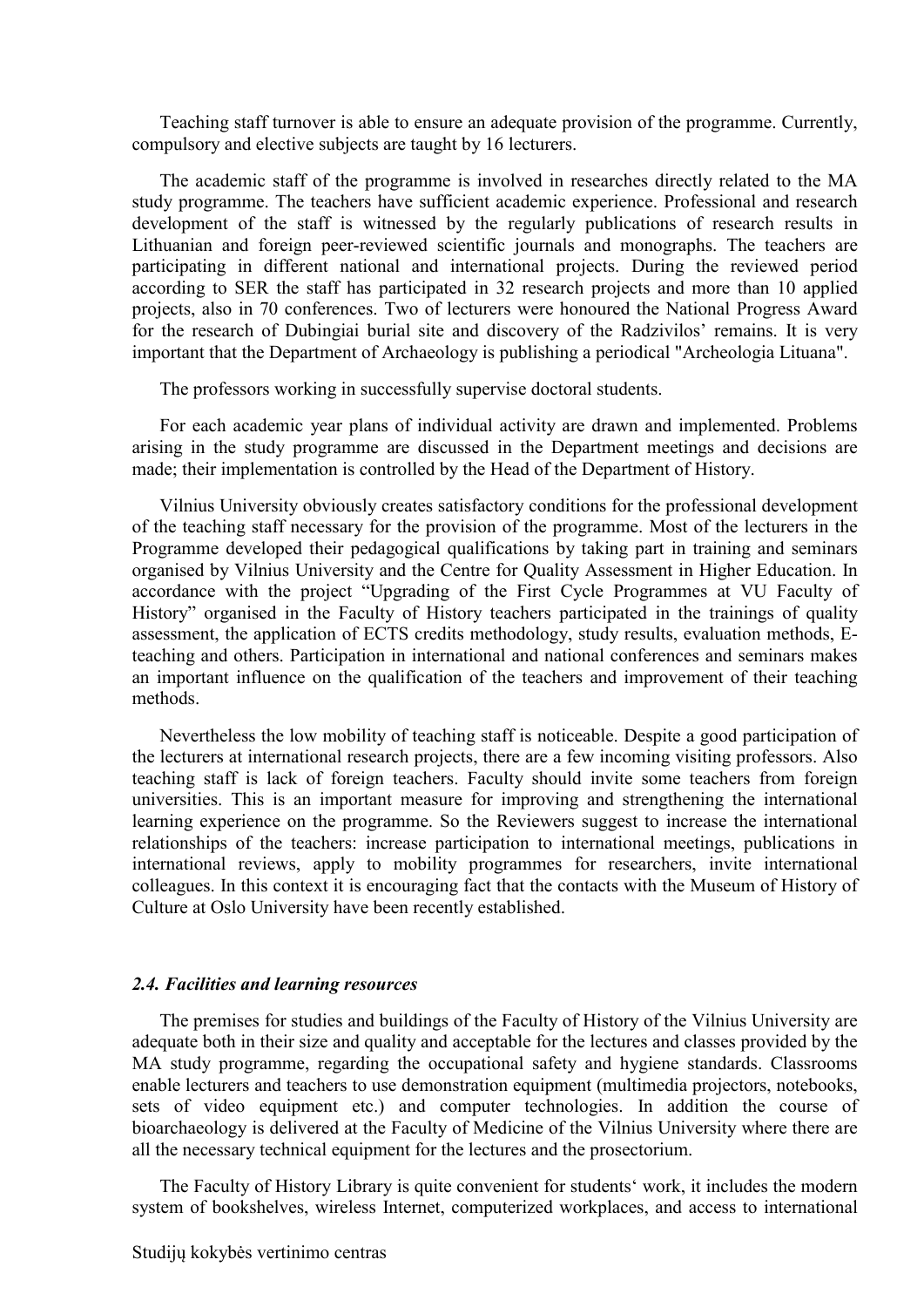databases including JSTOR and some others. Students have also access to the full database of the archaeological sites of Lithuania elaborated by students themselves with one of the Department of Archaeology teachers in the context of the crucial programme "Archeolitas: Creation and Digitization of a Compendium of Archaeological Resources of Lituanistika". The students can obviously get all the necessary methodological aid for final theses.

Although facilities and learning resources are developed and updated, there are some problems in this sphere. Library is comfortable but rather small, so there are not enough working places, but it totally depends on material base and finances.

As potential improvement of the programme, the Reviewers suggest to bring together all the different sections of the library and all the teachers' studies and students' office, so as to allow a better exchange of informations, ideas and experiences. It is indicative that - as the Reviewers get to know from the SER - additional working places for students and lecturers are planned to be created in the new library of the Faculty of History.

The higher education institution has adequate arrangements for students' practice  $-$  i.e. the State Cultural Reserve of Kernavė which provides the materials from the late Palaeolithic Period to the Middle Ages and both settlements and the burials. Another centre is Dubingiai Castle where a new field research centre is planned as we realize according to the SER. However, except for these two centres, the choices of archaeological sites for the practical activity are totally committed to the students. Considering the great relevance of the field practice in the archaeological curriculum and the suggestion provided by the Expert team to improve practical activities, the Reviewers propose to organize the full-scale students' choose of site excavations: i.e. to provide a list of accredited excavation sites, so to guarantee the high scientific level of the excavations which the students can participate in.

#### <span id="page-9-0"></span>*2.5. Study process and students' performance assessment*

The organization of the study process ensures an adequate provision of the programme and the achievement of the learning outcomes. Assessment criteria are very thoroughly elaborated for most of the courses. According to SER the assessment system of students' performance is clear, adequate and publicly available.

The final theses which were totally available to expert team during their visit to the Vilnius University demonstrate close connection with the aims and contents of the programme. All master theses are related with the study program. The results of master final theses show that students are very interested in their study field – so average grades of last two years are 9,47.

Vilnius University ensures an adequate level of academic support of students. The students have all the opportunities to contact with lecturers and other teachers all the time needed and even to meet them for consulting not only during lectures.

Students' admission meets all rules and procedures approved by Vilnius University Senate and the Government of the Republic of Lithuania. All admission regulations can also be found in Internet, together with main information about study process, programme aims and learning outcomes. All students who have a Bachelor degree in History and in Social Sciences are admitted in the Master of Archaeology program. The merit of the admission process is confining the list of bachelors who can enrol in the Programme by those who have graduated the first cycle of studies in the field of the Humanities or Social Sciences, as this restriction enables to ensure the high professional level of the graduates of the MA programme.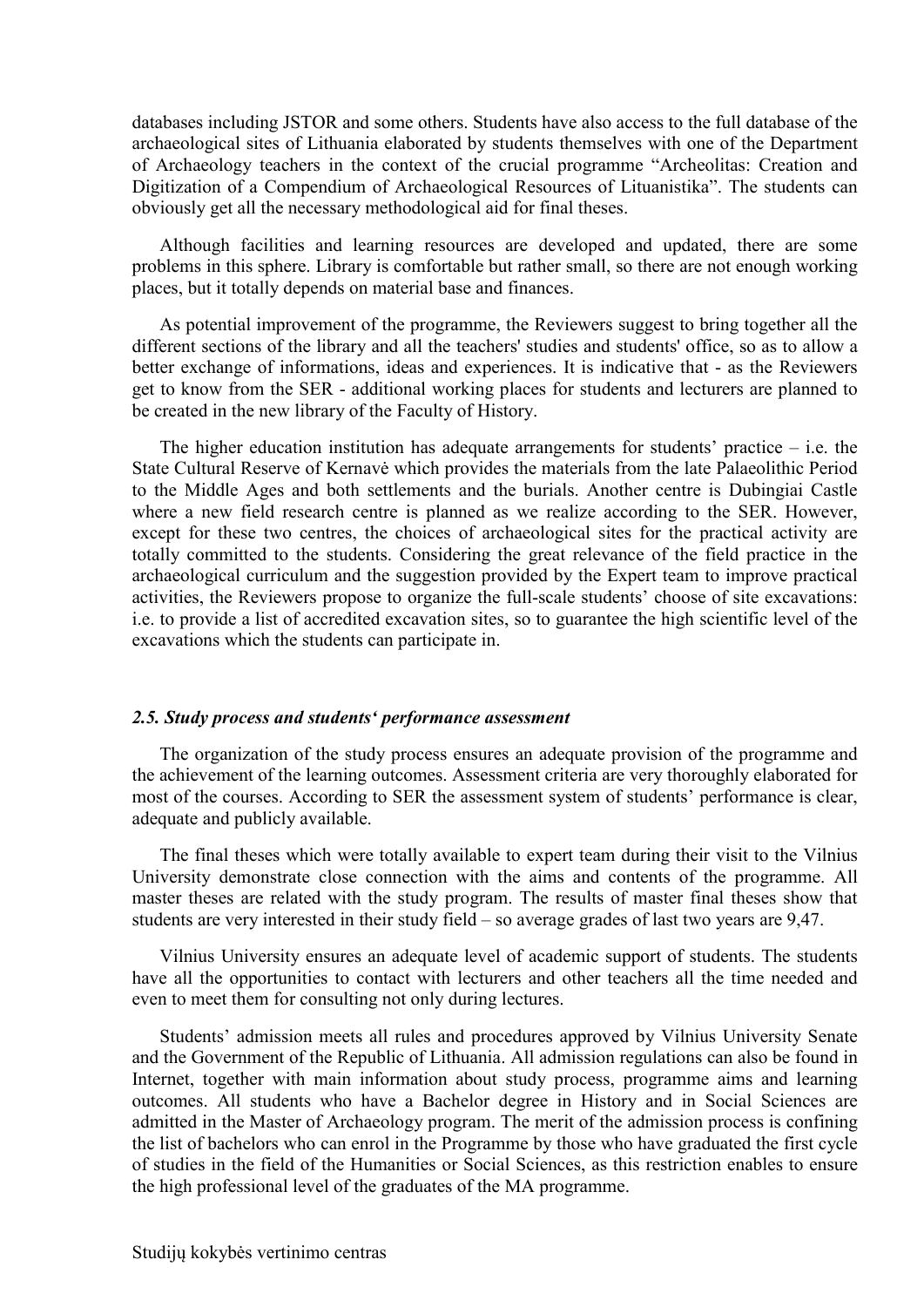During 5 years of admission, average competition score got higher, but state financed (hereafter - StF) places was the same in period 2009-2012, 10 state financed places, just in 2013 one more Stf place was given. On 2009 4 students were accepted for Non Stf places. On 2011 just one student was accepted. On 2010 two students were accepted, the same situation was kept on 2012 and 2013. During the period 2009-2012 the drop-out rate was 24% in total. During this period 7 students whom were Stf left studies, and just one student who was Non Stf. Drop-out rate of this study field is quite low, just 13%, it shows that most of the students are motivated to finish studies and work related their study field.

Students are encouraged to participate in research and applied research activities. There are opportunities for students' mobility to participate in practices, conferences, projects and various research activities and to work with high qualified researchers, some students write some articles in scholarly publications, during the period. Also students are participating in national cultural events with reconstruction of lifestyles from history group (such as Days of Live Archaeology in Kernavė, Medieval Feast in Trakai and others) and in archaeological excavations on abroad.

Vilnius University ensures an adequate level of social support. University has given opportunities to get various scholarships both from State and University funds. All information, about scholarships can be found in the Internet. There are 5 different kinds of scholarships, which could be given for bachelor students. According SER, students who have great achievements in study field, could get scholarships. During the meetings with administration it was revealed that 10% of the best students could get a scholarship, but the number of exhibitioners depends on faculty funds. Also it is possible to get a social scholarship if the student matches all requirements which are regulated by state.

Students have possibility to participate in the Sport and Health Centre activities (individual and group activities), to represent University at national and international sports competitions. Also students have possibility to be participants of cultural activity in Vilnius University Cultural Centre. Students also can receive psychological consultation. They can get help to integrate to society, if they have problems with family or personal life.

Professional activities of the majority of graduates meet the programme providers' expectations. Most of graduates really have interests in their study field. Most of graduated students (about 80%) of this study field have found the job directly related to archaeology. According information got during the meeting with alumni, teachers also help to find a job. 7 students in the period in question (2009-2013) joined Doctoral studies related with archaeology field. The Reviewers can state the strong relation between faculty and stakeholders and their really tight cooperation.

#### <span id="page-10-0"></span>*2.6. Programme management*

Responsibilities for decisions and monitoring of the implementation of the programme are clearly allocated. The programme is managed by the Department of Archaeology. Strategic issues of the Programme are discussed at the Council of the Faculty of History. The Archaeology Department is responsible for the implementation of the Programme. Scheduled meetings of the Study Committee take place after the end of each semester. The evaluation and improvement processes involve stakeholders. The decisions on the programme management and quality assurance are made collegially. Curriculum development and implementation of the provisions are defined by Vilnius University Study Regulations and Vilnius University Study Programmes Regulation; also, separate stages of study process are regulated by other regulatory documents of studies at VU.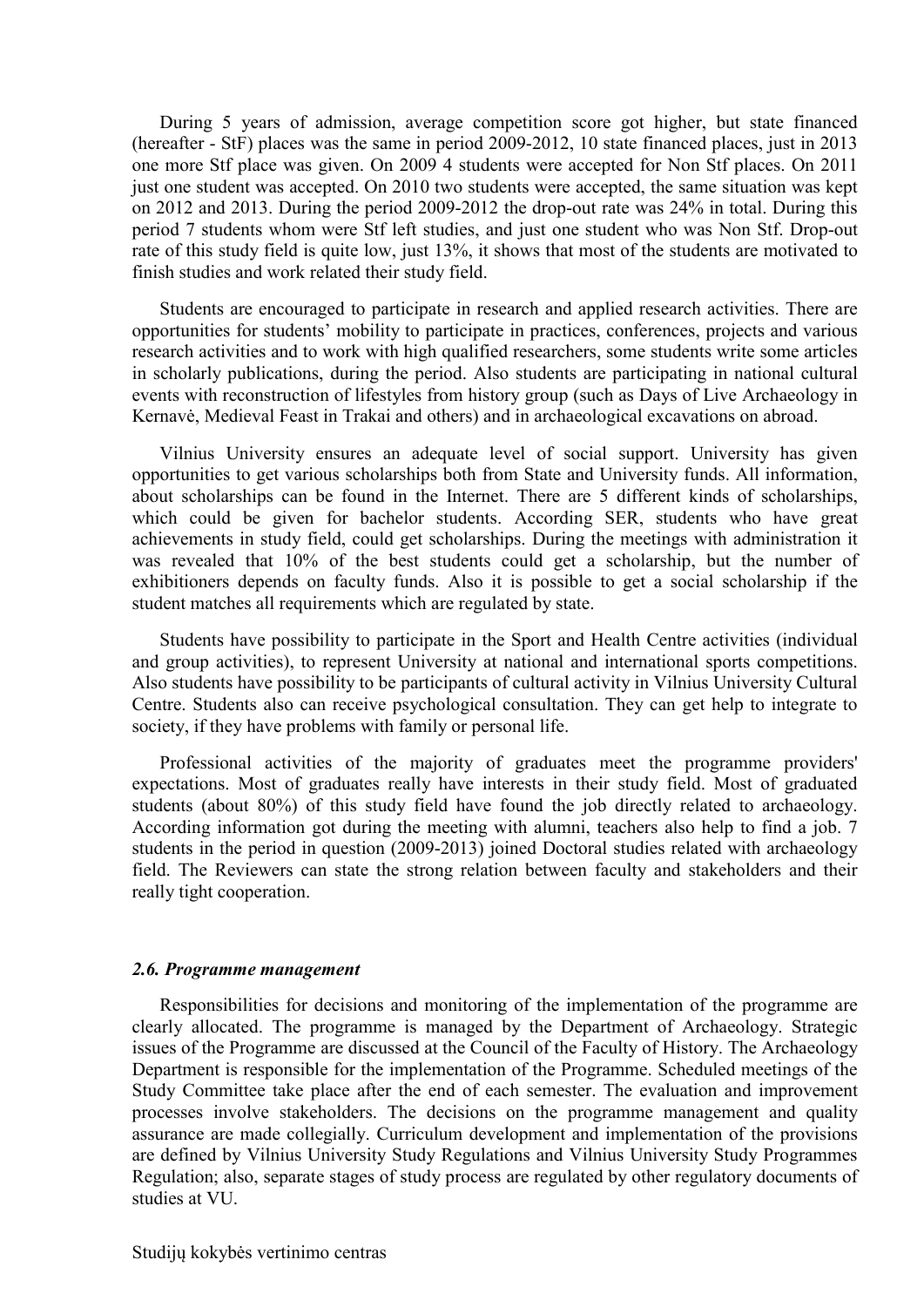Information and data on the implementation of the programme are regularly collected and analysed. Lecturers and students can directly access the information concerning the course units they teach or study. According to SER the information related to the process of study, students, academic staff and the administration has been recorded in the Information System of the Vilnius University since 1992. So the internal quality assurance measures seem effective and efficient.

Programme monitoring and quality supervision is conducted by the Archaeology Study Programme Committee. Every semester faculty is giving questionnaires to the students, that they could evaluate whole study field and teaching staff quality. During the studies, students have all possibilities to inform administration about problems which they confront related with teaching and study process. The outcomes of internal and external evaluations of the programme are used for the improvement of the programme. SER demonstrates that some courses were modified and optimized into accordance to suggestions of the Study Committee and students.

University has given opportunities participating in student mobility programs to study abroad. Faculty of History has agreements with 20 foreign universities, which can be chosen by the students. All possibilities are made to go to study on abroad. But there is a rather low interest in student exchange programs in this study field, as far as during all the period 2009-2013 only 3 students were participated in ERASMUS mobility programme. The main reason of such a small number of students participating in exchange programs is that most of students have jobs. Also during the meeting with students it was mentioned that not all of foreign universities are accepting students from archaeology field. During the meetings it became clear, that it needs more international collaboration, not only from students' perspective, but also assuming the leaders of Faculty of History who should be more interested to send students abroad, because they could get improve their knowledge and skills. That's why the Reviewers advise to encourage students to apply for various programs of international exchanges (Erasmus +, Leonardo Da Vinci etc.), also suggesting and facilitating participation of the students at foreign field activities.

As far as Archaeology Study Programme Committee it is the same for BA and MA studies (7 members, only one student among them), it would be reasonable for better study managing that at least two students could be involved in this Committee, i.e. one from BA level and another from MA level.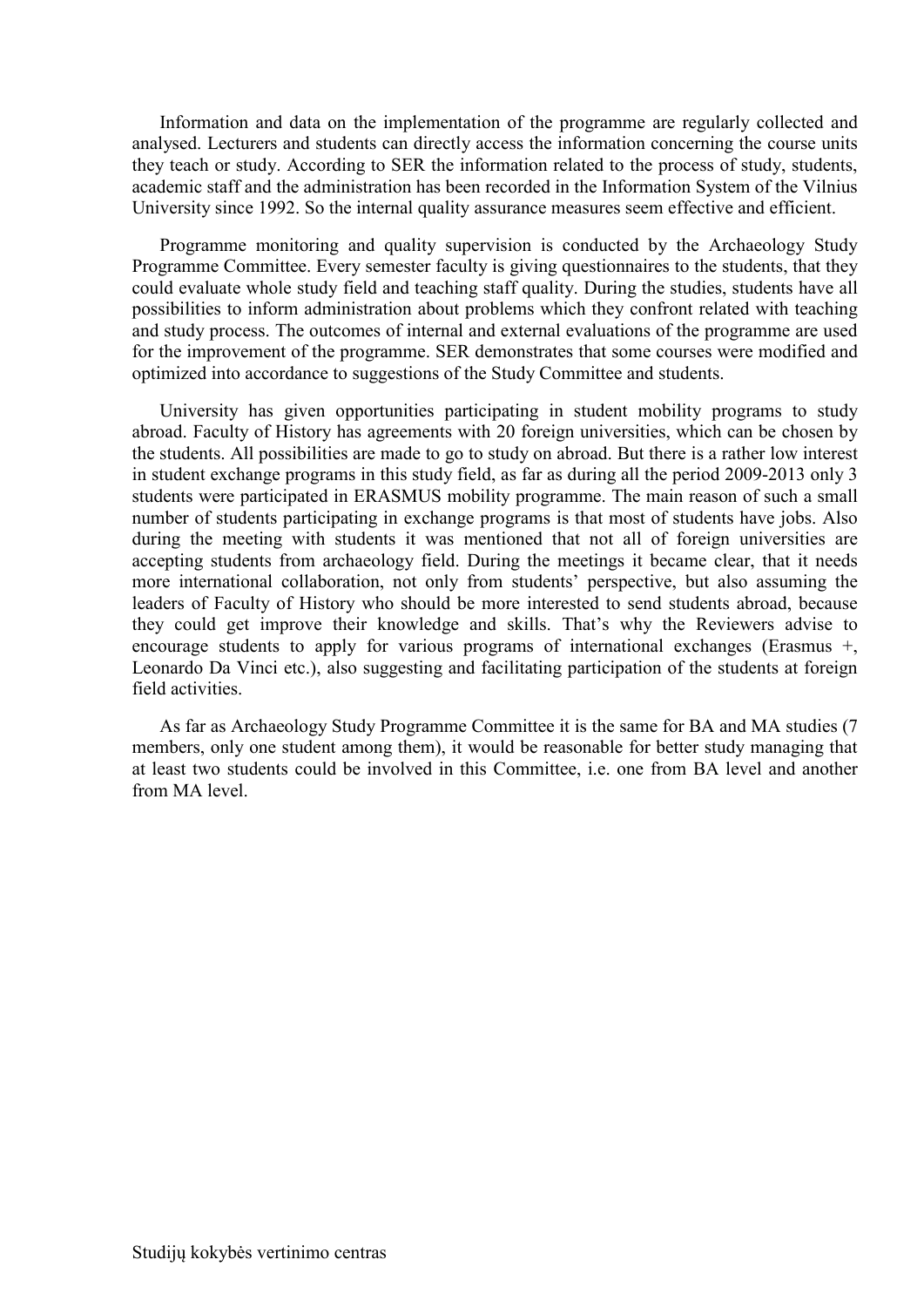# **III. RECOMMENDATIONS**

- 1. Overcome certain misbalance between theory and practice, especially in field activity and in direct contact with the archaeological material (laboratory activity) and increase practical component both in the non-field sphere and in the sphere of excavations, prospecting and outside laboratory work of students. Organize the full-scale students' choose of site excavations: i.e. to provide a list of excavation sites accredited by the Department of Archaeology.
- 2. Increase international students' exchange in such system as "Erasmus+" and in other programs.
- 3. Review the position of foreign languages of the programme: namely enlarge this module with German and technical/professional English.
- 4. Bring together all the different sections of the library and all the teachers' studies and students' office, so as to allow a better exchange of informations, ideas and experiences.
- 5. Improve the presence of international teachers (visiting professors).
- 6. Increase the number of students in the Study Program Committee (as members or observers).
- 7. Further improvements indicated in the report are related to the description of the study modules, namely better explaining the content of some courses and update or improve bibliographical references.

# <span id="page-12-1"></span><span id="page-12-0"></span>**IV. EXAMPLES OF EXCELLENCE (GOOD PRACTICE)\***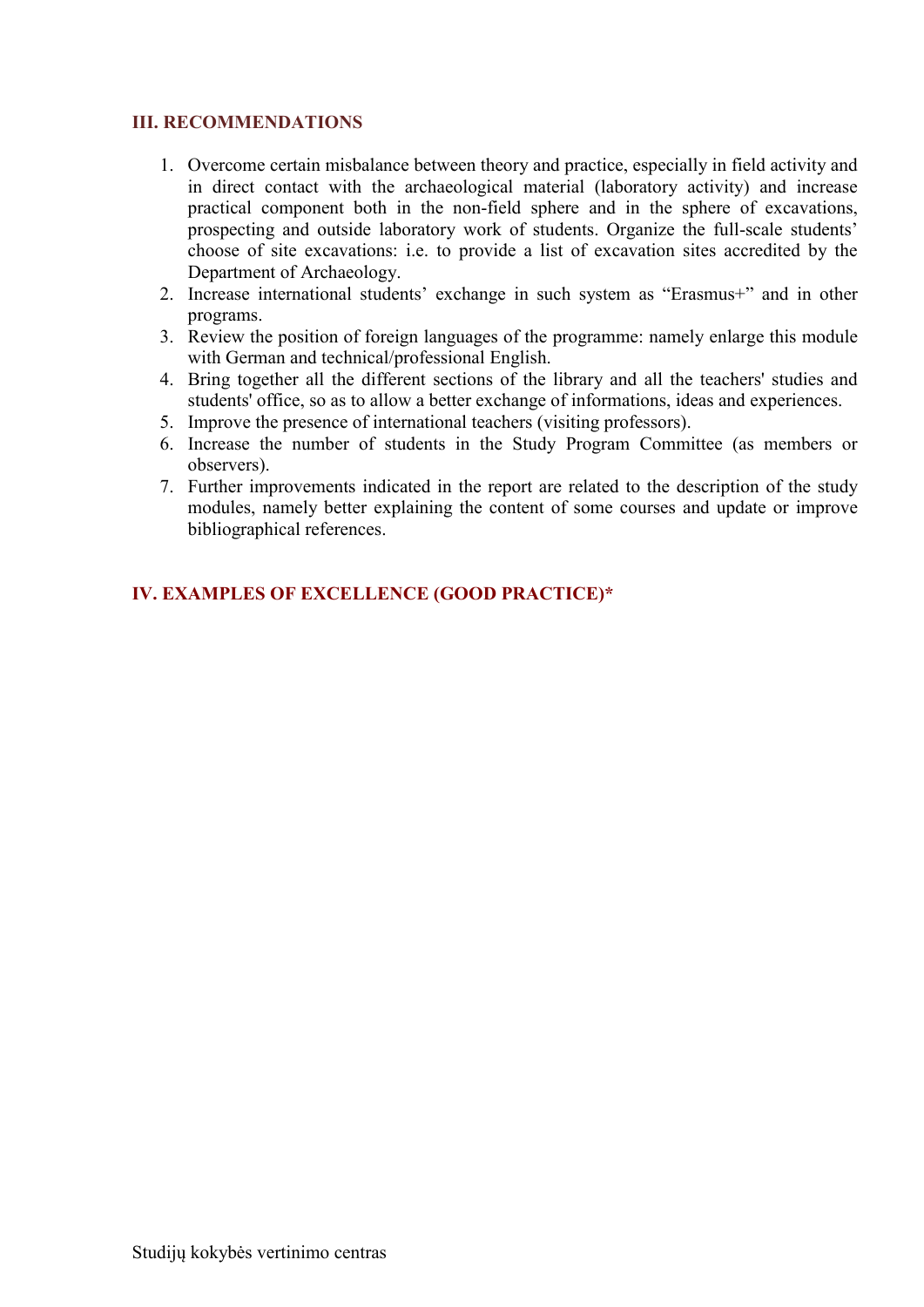#### **V. SUMMARY**

The programme aims and learning outcomes are well defined and clear. Public accessibility to information on MA is well explained. The name of the programme, its learning outcomes, content and the qualifications offered are compatible with each other. The limitation of admittion to this programme by individuals who have completed the first cycle of the humanities or social sciences fully ensure the professionalism of the graduates. The programme takes into consideration both the academic and professional requirements and also the public needs of Lithuania. The programme learning outcomes are complied with international documents and the trends of world research process. So the programme aims and learning outcomes are consistent with the type and level of studies and the level of qualifications offered. The programme learning outcomes are being verified and revised by teachers and stakeholders regularly with concrete periodicity (semi-annual).

The curriculum meets all legal requirements. There is a good balance between lectures, seminars, self-study and between written and oral text. The study subjects are not repetitive and cover all the main matters of archaeology. The content of the subjects is consistent with the type and level of the studies and is appropriate for the achievement of the intended learning outcomes. The Reviewers suggest many improvements related to the content of some courses and to the recommended literature. Finally, the Expert team recommends to review the foreign language courses and to improve practical activities, namely fieldwork and laboratory activity.

<span id="page-13-0"></span>The study programme of Master of Archaeology is implemented by a very qualified academic staff consisting of experienced teachers. The number and qualifications of the staff meet all applicable legal requirements and the staff of the Programme is employed according to the legal acts of the Republic of Lithuania and the requirements valid in Vilnius University, so the qualifications of the teaching staff are adequate to ensure the expected learning outcomes of the programme. The ratio of students per lecturer on average is very good: it provides direct student-lecturer interaction discussing various archaeological issues, as well as during seminars and while writing research papers and final theses. Teaching staff turnover is able to ensure an adequate provision of the programme. The academic staff of the programme is involved in researches directly related to the MA study programme. Professional and research development of the staff is witnessed by the regularly publications of research results in Lithuanian and foreign peer-reviewed scientific journals and monographs. Teachers are participating in different national and international projects. Vilnius University creates satisfactory conditions for the professional development of the teaching staff necessary for the provision of the programme. Nevertheless the low mobility of teaching staff is noticeable, so the Reviewers suggest increasing the international relationships of the teachers, i.e. participation to international meetings, publications in international reviews, participation in mobility programmes for researchers, invite international colleagues.

Facilities and learning resources are developed and updated. The premises for studies and buildings of the Faculty of History of the Vilnius University are adequate both in their size and quality and acceptable for the lectures and classes provided by the MA study programme, regarding the occupational safety and hygiene standards. Classrooms enable lecturers and teachers to use demonstration equipment (multimedia projectors, notebooks, sets of video equipment etc.) and computer technologies. The Faculty of History Library is quite convenient for students' work, it includes the modern system of bookshelves, wireless Internet, computerized workplaces, and access to international databases including JSTOR and some others. Students have also access to the full database of the archaeological sites of Lithuania elaborated by students themselves with one of the Department of Archaeology teachers in the context of the crucial programme "Archeolitas: Creation and Digitization of a Compendium of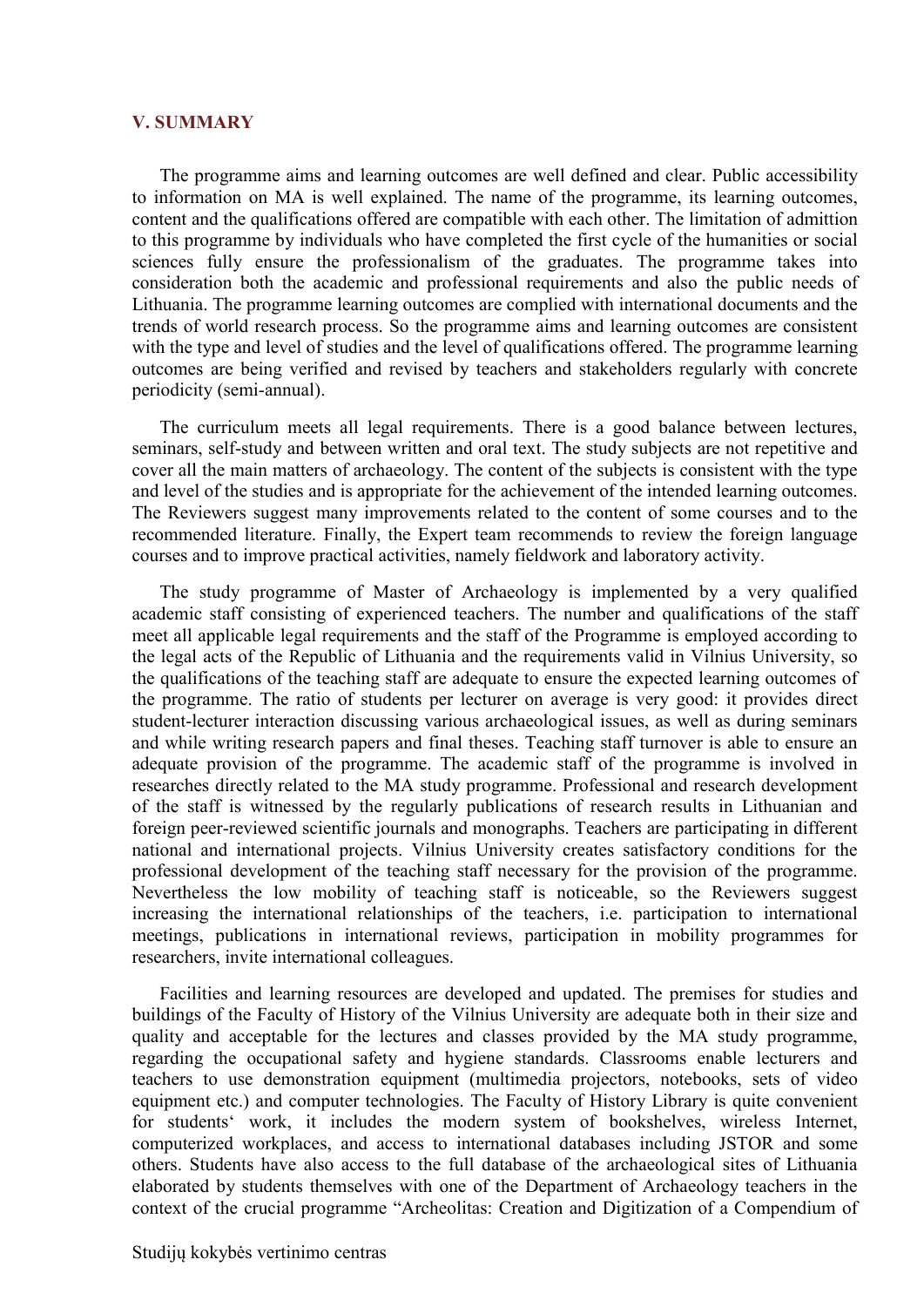Archaeological Resources of Lituanistika". The students can obviously get all the necessary methodological aid for final theses. However, the Reviewers suggest to bring together all the different sections of the library and all the teachers' studies and students' office, so as to allow a better exchange of informations, ideas and experiences. Finally, the Reviewers propose to organize the full-scale students' choose of site excavations: i.e. to provide a list of accredited excavation sites, so to guarantee the high scientific level of the excavations which the students can participate in.

The organization of the study process ensures an adequate provision of the programme and the achievement of the learning outcomes. Assessment criteria are very thoroughly elaborated for most of the courses. According to SER the assessment system of students' performance is clear, adequate and publicly available. The final theses demonstrate close connection with the aims and contents of the programme and the results show that students are very interested in their study field. Vilnius University ensures an adequate level of academic support of students. There are all opportunities to contact lectors all the time needed and even to meet them for consulting not only during lectures. Students' admission meets all rules and procedures approved by Vilnius University Senate and the Government of the Republic of Lithuania. Drop-out rate of this study field is quite low and it shows that most of the students are motivated to finish studies and work related their study field. Students are encouraged to participate in research and applied research activities. Vilnius University ensures an adequate level of social support. Professional activities of the majority of graduates meets the programme providers' expectations, as most of graduated students of this study field have found the job directly related to archaeology. During the meetings it became clear, that it needs more international collaboration: that's why the Reviewers advise to encourage students to apply for various programs of international exchanges.

Responsibilities for decisions and monitoring of the implementation of the programme are clearly allocated. The decisions on the programme management and quality assurance are made collegially and involve stakeholders. Information and data on the implementation of the programme are regularly collected and analysed. Lecturers and students can directly access the information concerning the course units they teach or study. The outcomes of internal and external evaluations of the programme are used for the improvement of the programme. An improvement of the number of students involved in the Programme Committee is strongly recommended.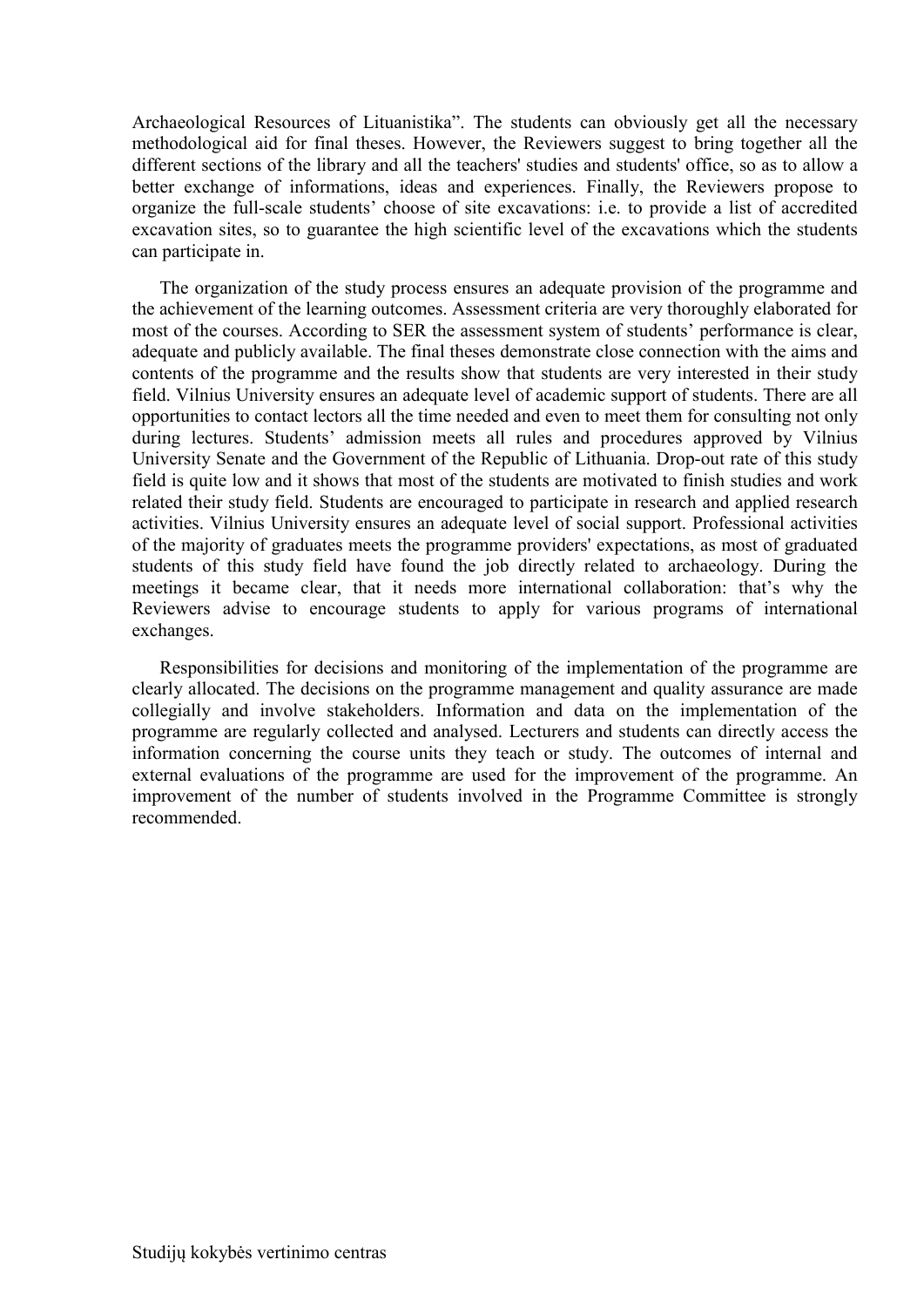# **VI. GENERAL ASSESSMENT**

The study programme Archaeology (state code – 621V40002) at Vilnius University is given **positive** evaluation

| No.              | <b>Evaluation Area</b>                             | <b>Evaluation of</b><br>an area in<br>points* |
|------------------|----------------------------------------------------|-----------------------------------------------|
|                  | Programme aims and learning outcomes               |                                               |
| 2.               | Curriculum design                                  |                                               |
| 3.               | Teaching staff                                     |                                               |
| $\overline{4}$ . | Facilities and learning resources                  |                                               |
| 5.               | Study process and students' performance assessment |                                               |
| 6.               | Programme management                               |                                               |
|                  | <b>Total:</b>                                      |                                               |

*Study programme assessment in points by evaluation areas*.

\*1 (unsatisfactory) - there are essential shortcomings that must be eliminated;

2 (satisfactory) - meets the established minimum requirements, needs improvement;

3 (good) - the field develops systematically, has distinctive features;

4 (very good) - the field is exceptionally good.

<span id="page-15-0"></span>

| Grupės vadovas:<br>Team leader: | Dr. Isabella Colpo                 |
|---------------------------------|------------------------------------|
| Grupės nariai:                  |                                    |
|                                 |                                    |
| Team members:                   | Ass. prof. dr. Anatoly Kantorovich |
|                                 |                                    |
|                                 | Prof. dr. Andrzej Buko             |
|                                 |                                    |
|                                 | Dr. Povilas Blaževičius            |
|                                 | Gintautas Rimeikis                 |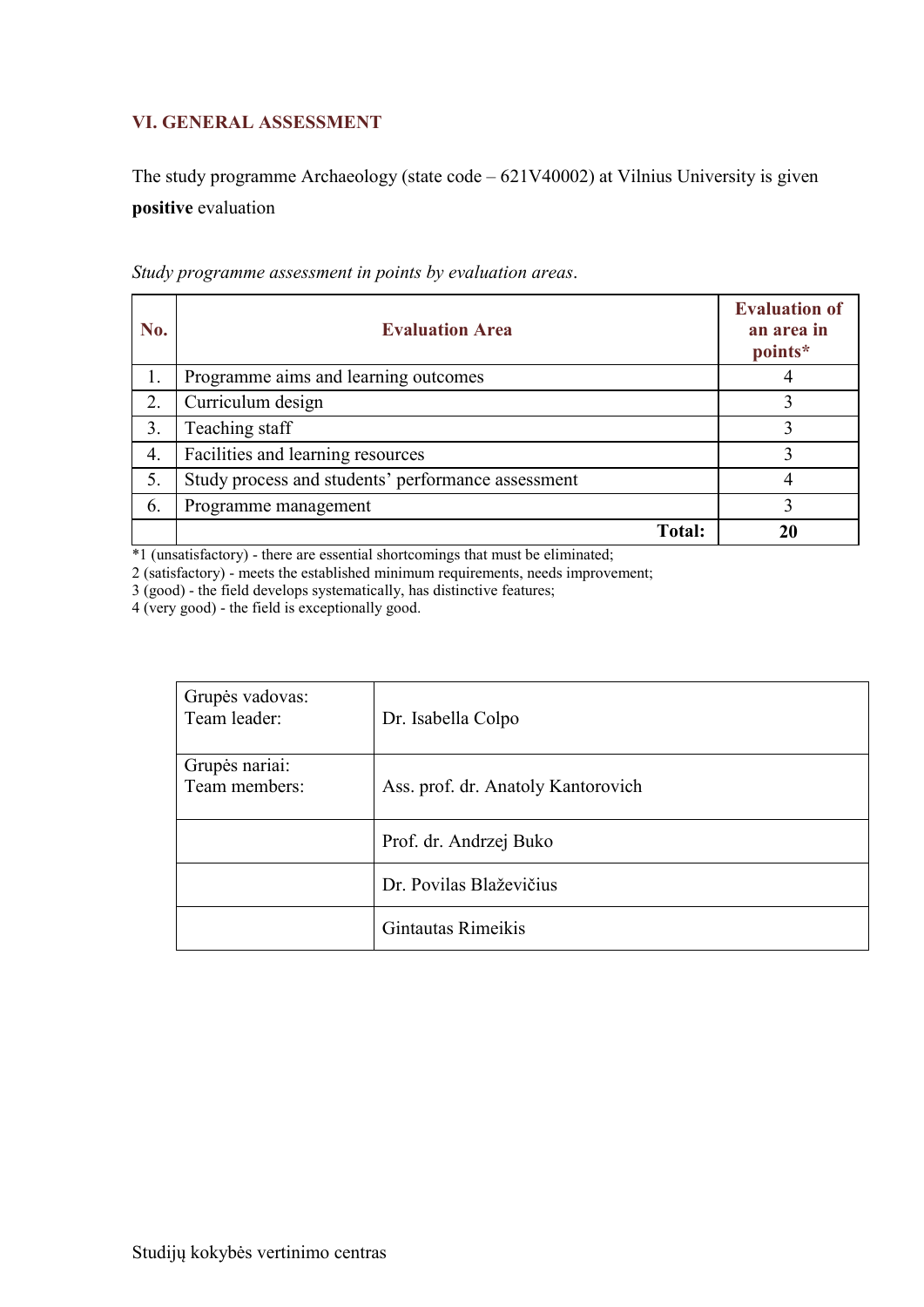#### **Santraukos vertimas iš anglų kalbos**

# **VILNIAUS UNIVERSITETO ANTROSIOS PAKOPOS STUDIJŲ PROGRAMOS**  *ARCHEOLOGIJA* **(VALSTYBINIS KODAS – 621V40001) 2014-11-18 EKSPERTINIO VERTINIMO IŠVADŲ NR. SV4-557 IŠRAŠAS**

#### $\langle \cdot \rangle$

## **VI. APIBENDRINAMASIS ĮVERTINIMAS**

Vilniaus universiteto studijų programa Archeologija (valstybinis kodas – 621V40002) vertinama **teigiamai**.

| Eil. | Vertinimo sritis                                 | <b>Srities</b>          |
|------|--------------------------------------------------|-------------------------|
| Nr.  |                                                  | įvertinimas,<br>balais* |
| 1.   | Programos tikslai ir numatomi studijų rezultatai |                         |
| 2.   | Programos sandara                                | 3                       |
| 3.   | Personalas                                       | 3                       |
| 4.   | Materialieji ištekliai                           | 3                       |
| 5.   | Studijų eiga ir jos vertinimas                   | 4                       |
| 6.   | Programos vadyba                                 | 3                       |
|      | Iš viso:                                         | 20                      |

*Studijų programos vertinimas balais pagal vertinamąsias sritis*.

\* 1 - Nepatenkinamai (yra esminių trūkumų, kuriuos būtina pašalinti)

2 - Patenkinamai (tenkina minimalius reikalavimus, reikia tobulinti)

3 - Gerai (sistemiškai plėtojama sritis, turi savitų bruožų)

4 - Labai gerai (sritis yra išskirtinė)

#### $\langle \rangle$

#### **V. SANTRAUKA**

Magistrantūros studijų programos *Archeologija* tikslai ir numatomi studijų rezultatai yra apibrėžti ir aiškūs. Gerai išaiškinta galimybė viešai naudotis informacija apie šią programą. Programos pavadinimas, numatomi studijų rezultatai, programos turinys ir suteikiama kvalifikacija dera tarpusavyje. Tai, kad į šią programą priimami tik baigusieji humanitarinių arba socialinių mokslų pirmosios pakopos (bakalauro) studijas, puikiai užtikrina šios programos absolventų profesionalumą. Šioje programoje atsižvelgiama į akademinius ir (arba) profesinius reikalavimus ir Lietuvos visuomenės poreikius. Numatomi studijų rezultatai nustatyti laikantis tarptautinių dokumentų ir pasaulinio mokslinių tyrimų proceso tendencijų. Taigi programos tikslai ir numatomi studijų rezultatai atitinka studijų rūšį, pakopą ir kvalifikacijų lygį. Dėstytojai ir socialiniai dalininkai nuolat tam tikru periodiškumu (kas pusę metų) tikrina ir taiso numatomus studijų rezultatus.

Programos sandara atitinka teisės aktų reikalavimus. Paskaitų, seminarų, savarankiškų studijų, taip pat žodinių ir rašytinių tekstų santykis yra subalansuotas. Studijų dalykai nesikartoja; jie apima visus pagrindinius archeologijos klausimus. Dalykų turinys atitinka studijų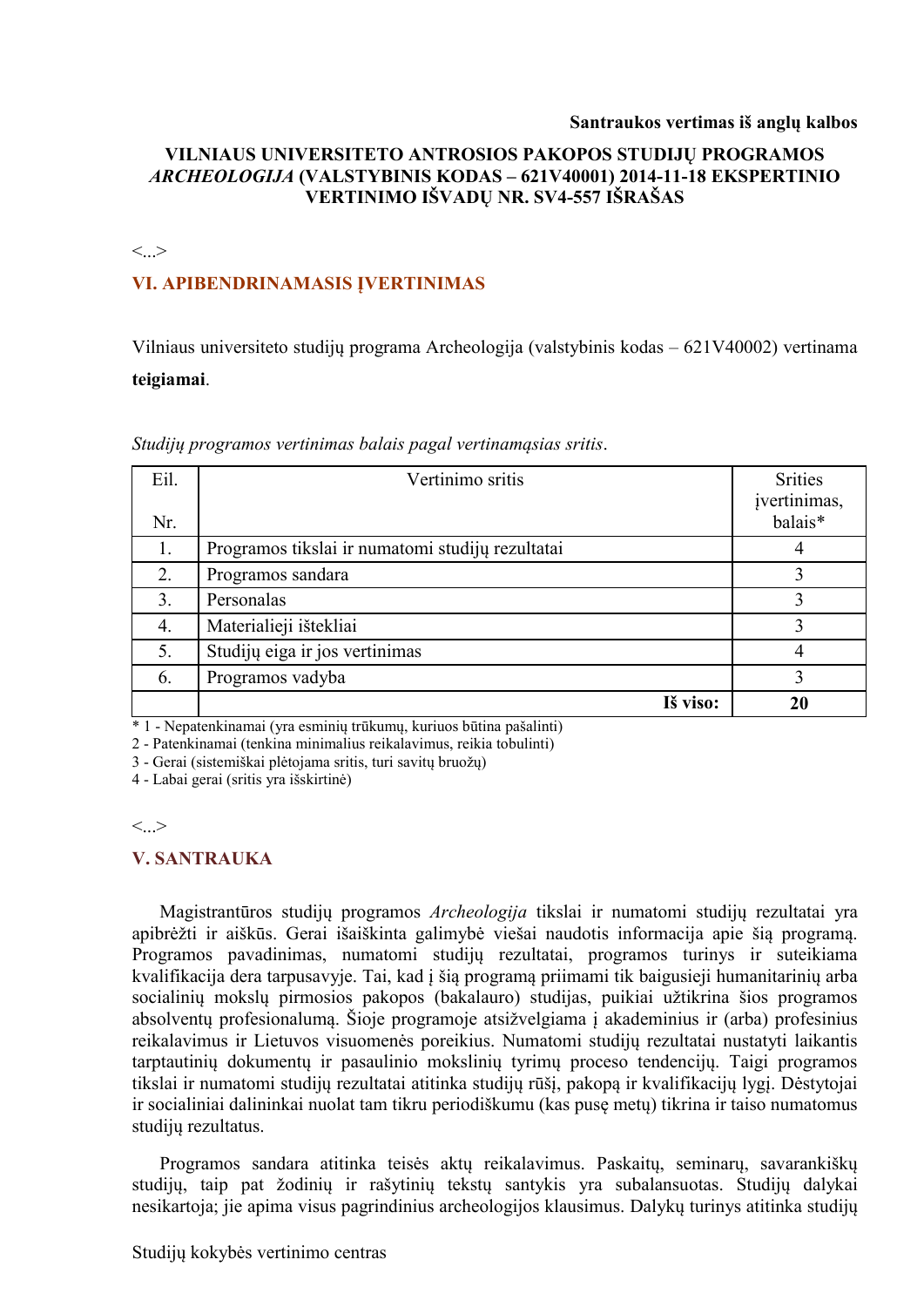rūšį ir pakopą ir yra tinkamas numatomiems studijų rezultatams pasiekti. Ekspertai siūlo nemažai patobulinimų, susijusių su kai kurių dalykų turiniu ir rekomenduojama literatūra. Galiausiai ekspertai rekomenduoja persvarstyti užsienio kalbų dalykus ir gerinti praktinę veiklą, būtent, lauko tyrimus ir darbą laboratorijoje.

Magistrantūros studijų programą *Archeologija* vykdo aukštos kvalifikacijos akademinis personalas, kurį sudaro patyrę dėstytojai. Darbuotojų skaičius ir kvalifikacija atitinka visus taikomus teisės aktų reikalavimus, personalas įdarbinamas laikantis Lietuvos Respublikos teisės aktų ir Vilnius universitete taikomų reikalavimų, taigi darbuotojų kvalifikacija yra tinkama numatomiems šios programos studijų rezultatams pasiekti. Dėstytojų ir studentų, tenkančių vienam dėstytojui, santykis yra labai geras: tai užtikrina tiesioginį studentų ir dėstytojų bendravimą aptariant įvairius archeologijos klausimus, seminaruose ir rašant mokslinius ar baigiamuosius darbus. Dėstytojų kaita užtikrina tinkamą programos vykdymą. Programos akademinis personalas dalyvauja tiesiogiai su šia magistrantūros studijų programa susijusiuose moksliniuose tyrimuose. Darbuotojų profesinį tobulėjimą mokslinių tyrimų srityje patvirtina nuolat Lietuvos ir užsienio recenzuojamuose moksliniuose žurnaluose ir monografijose publikuojami tyrimų rezultatai. Dėstytojai dalyvauja įvairiuose nacionaliniuose ir tarptautiniuose projektuose. Vilniaus universitete sukurtos patenkinamos sąlygos dėstytojų profesiniam tobulėjimui, kuris būtinas šiai programai įgyvendinti. Tačiau pastebimas žemas dėstytojų judumo lygis, todėl ekspertai pataria stiprinti dėstytojų tarptautinius ryšius, t. y. dalyvauti tarptautiniuose susitikimuose, mokslininkų judumo programose, skelbti publikacijas tarptautiniuose leidiniuose, kviestis kolegas iš užsienio.

Materialiniai ištekliai tobulinami ir atnaujinami. Vilniaus universiteto istorijos fakulteto pastatai ir patalpos, skirtos studijoms, yra tinkamos ir jų pakanka; be to, jos yra priimtinos profesinės saugos ir higienos atžvilgiu. Auditorijose lektoriai ir dėstytojai turi galimybę naudoti demonstravimo įrangą (multimedijų projektorius, užrašų knygeles, vaizdo įrangą ir t. t.) ir kompiuterines technologijas. Istorijos fakulteto biblioteka yra gana patogi studentams dirbti; joje įrengta šiuolaikinė knygų lentynų sistema, belaidis internetas, kompiuterizuotos darbo vietos, yra galimybė naudotis tarptautinėmis duomenų bazėmis, įskaitant JSTOR ir kitas. Be to, studentams yra prieinama Lietuvos archeologinių vietų duomenų bazė, kurią sudarė patys studentai su vienu Archeologijos katedros dėstytoju įgyvendindami labai svarbią programą "Archeologinių lituanistikos išteklių savado sudarymas ir skaitmeninimas ("Archeolitas")". Studentai akivaizdžiai gauna visą būtiną metodinę pagalbą, reikalingą baigiamiesiems darbams. Tačiau ekspertai siūlo sujungti įvairius bibliotekos padalinius, visus dėstytojų (darbo ir metodinius) kabinetus ir studentų darbo vietas, kad būtų patogiau keistis informacija, idėjomis ir patirtimi. Galiausiai ekspertų grupė siūlo suteikti studentams galimybę patiems pasirinkti kasinėjimų vietą, t. y. pateikti akredituotų kasinėjimo vietų sąrašą, kad būtų užtikrintas aukštas kasinėjimų, kuriuose studentai dalyvautų, lygis.

Studiju proceso organizavimas užtikrina tinkamą programos įgyvendinimą ir studijų rezultatų pasiekimą. Daugelio dalykų vertinimo kriterijai yra labai išsamūs. Kaip nurodyta savianalizės suvestinėje, studentų rezultatų vertinimo sistema yra aiški, tinkama ir vieša. Baigiamieji darbai rodo, kad programos tikslai ir turinys yra glaudžiai susiję, o rezultatai rodo, kad studentai labai domisi pasirinkta studijų kryptimi. Vilniaus universitetas užtikrina pakankamą paramą studentams. Yra visos galimybės palaikyti su lektoriais reikiamą ryšį ir netgi susitikti su jais ir konsultuotis ne tik per paskaitas. Studentų priėmimas atitinka visas Vilniaus universiteto senato ir Lietuvos Respublikos Vyriausybės patvirtintas taisykles bei procedūras. Šios studijų krypties studentų nubyrėjimo lygis gana žemas; tai rodo, kad daugelis studentų yra apsisprendę baigti studijas ir dirbti su jų kryptimi susijusį darbą. Studentai yra skatinami dalyvauti moksliniuose tyrimuose ir Mokslo taikomųjų tyrimų veikloje. Vilniaus universitetas užtikrina pakankamo lygio socialinę paramą. Daugelio absolventų profesinė veikla tenkina programos teikėjų